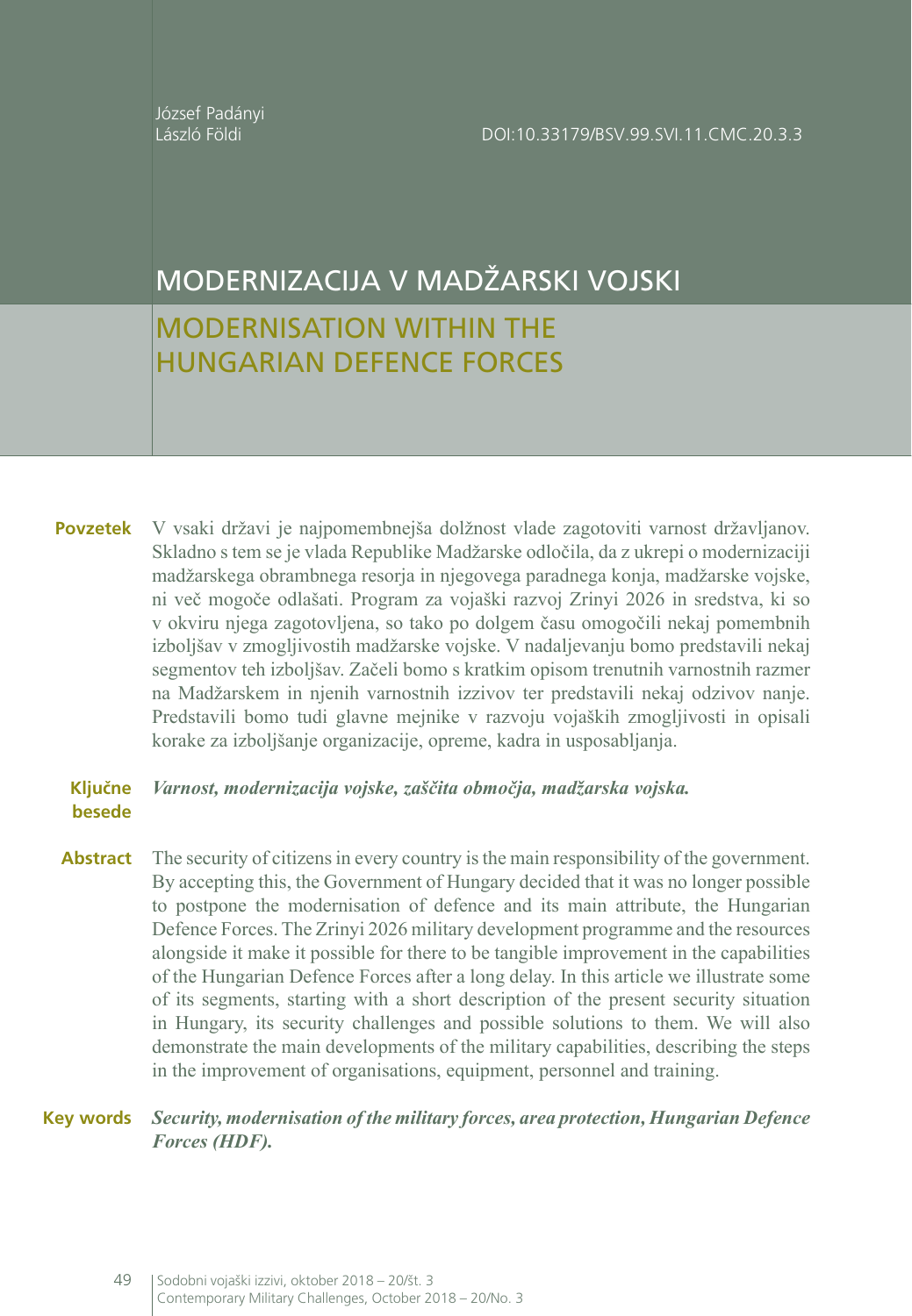**Introduction** Despite the fact that we can find more than a hundred different approaches on the internet, it is still difficult to put the notion of security into words. In the following we are going to attempt that, by the illustration of the defence situation in our own country to describe the modernisation of the defence system.

> In the many coloured approaches to defence there are some areas where the majority of analysts agree. According to the generally accepted approach the security of some accentuated areas is a determinant when a country's security is evaluated. In this way the nature of the military, political, economic, environmental and social aspects of the security dimensions also illustrates the nature of the security of the examined community.

> It is not our aim to introduce a detailed description of the different dimensions of security, so we are simply going to refer to their main components. The objective and subjective characterisation of military security had become quite one-sided in the previous decades<sup>1</sup>. This was good from the point of view that Hungary was not part of military conflicts where regular or irregular military forces participated. We must not forget, however, that there was a civil war in neighbouring Ukraine at this time. The other point of view, which is less self-congratulatory, is that the full illusion of military security, both in the opinion of the decision makers and in the civilian population, downgraded the most important establishment of military security, our Army, the Hungarian Defence Forces (HDF). Development had stopped; the appreciation of the personnel was low. This appreciation had not improved significantly in spite of the hard work of our soldiers during flood defence, water supply and other humanitarian tasks. In the meantime, our work in international missions was appreciated by our allies, but their domestic value remained limited.

### **1 SECURITY SITUATION IN HUNGARY**

The Security Strategy of 2012, which still applies today, defines in detail the risks posing a threat to the security of the country<sup>2</sup>. It deals emphatically with the possibility and the danger of the local and regional appearance of conflicts based on ethnic, regional or other causes, not forgetting the wars in former Yugoslavia. It highlights the risk of the uncontrolled proliferation of nuclear weapons and carriers, the threat of terrorism, financial security, cyber security, energy security, the impact of environmental changes, and the presence of organised crime, especially drugrelated crime. At this point the security challenges of migration and that of extremist groups also appear.

*<sup>1</sup> http://2010-2014.kormany.hu/download/b/ae/e0000/national\_military\_strategy.pdf downloaded: 14th August, 2018.*

*<sup>2</sup> Government Decree 1035/2012 (21 February) on the National Security Strategy of Hungary, A Kormány határozata Magyarország Nemzeti Biztonsági Stratégiájáról. [http://2010-2014.kormany.hu/](http://2010-2014.kormany.hu/download/f/49/70000/1035_2012_korm_hatarozat.pdf) [download/f/49/70000/1035\\_2012\\_korm\\_hatarozat.pdf](http://2010-2014.kormany.hu/download/f/49/70000/1035_2012_korm_hatarozat.pdf) downloaded: 14th January, 2018.*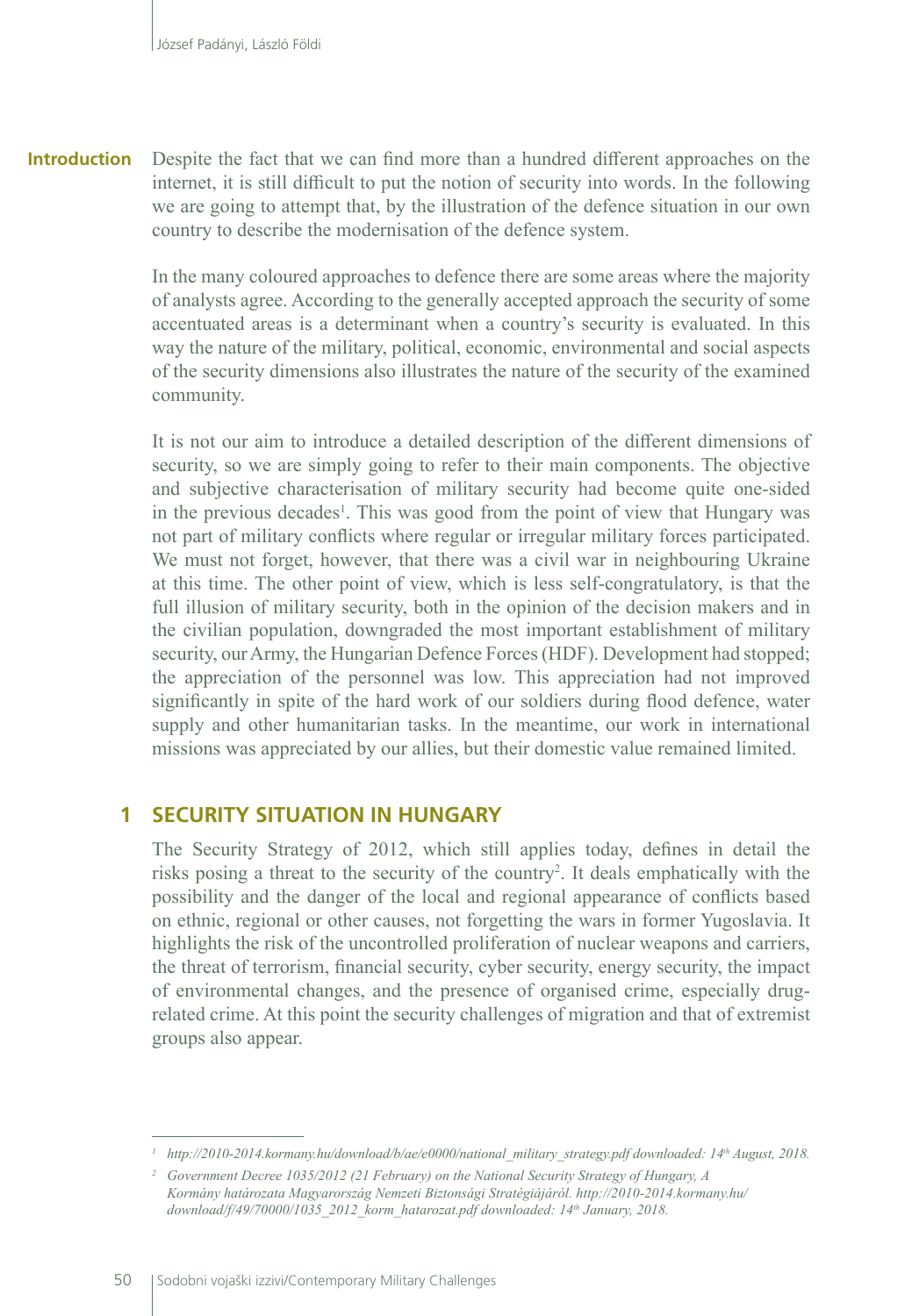Today some of the statements in the security strategy have become somewhat outdated, so a new one is being prepared<sup>3</sup>. Among the reasons for this requirement it is indicated that there is a change in the security environment of Hungary, mass migration, and strengthening of the terrorism threat, as well as changes in the system of functions and tasks in the HDF. The working group is led by the deputy Secretary of State, who is responsible for defence policy and defence planning; the members of this group include the Minister of Defence, the Minister of the Prime Minister's Office, the Minister of Foreign Trade, the Minister of Foreign Affairs, the Minister of the Interior, and representatives of secret services, and as invited guests, the President of the Hungarian National Bank and a person appointed by the Strategic Defence Research Centre at the National University of Public Service.

When discussing the security situation in our country we cannot omit the abovementioned document, since its wording alludes to the threatening dangers and so it is fundamentally pertains to the answers.

In case of Hungary we must mention in the first place the fact that there is a civil war in neighbouring Ukraine. It is true, however, that this situation does not affect our borders, unlike the Balkan Wars, but the impacts are direct. We are talking about a country where there is a Hungarian minority who are quite often the target of Ukrainian nationalists. These actions include attacks against the symbols of the Hungarian minority, the acceptance of the language law, problems in domestic politics, and economic problems. To veil these problems, the rhetoric of the government became stronger from time to time, with reference to the risks of dual citizenship. All this is in a country where a strong and consequently balanced state is merely wishful thinking.

We cannot forget that in many countries in the Balkans the fire still invisibly glows. There are unsolved problems that make the relationship of the unformed states tense; visibly there are no answers to the questions of minorities and the issue of their territorial belonging comes up again and again. The question of the fate of the Hungarian minority requires special attention. The latest is a source of mutual disagreements even in countries where the governmental structure is strong and balanced.

The situation in some of our neighbouring countries is an opportunity for the appearance of security problems, such as the illegal arms and drug trade, organised crime, money laundering, environmental pollution crossing borders, or the recent problems of the violation of the regulations of animal health and their cross-border impacts.

*<sup>3</sup> Common ministerial decree 57/2016 (24 November) on the formation of a supervising committee for overviewing the National Security Strategy, HM-MvM-BM-KKM együttes utasítás a Nemzeti Biztonsági Stratégia felülvizsgálatára létrehozott munkacsoportról. https://net.jogtar.hu/jr/gen/hjegy\_doc.cgi?docid=A16U0057.HM&ti meshift=fffffff4&txtreferer=00000001.TXT#lbj0id906d Downloaded: 14 January, 2018.*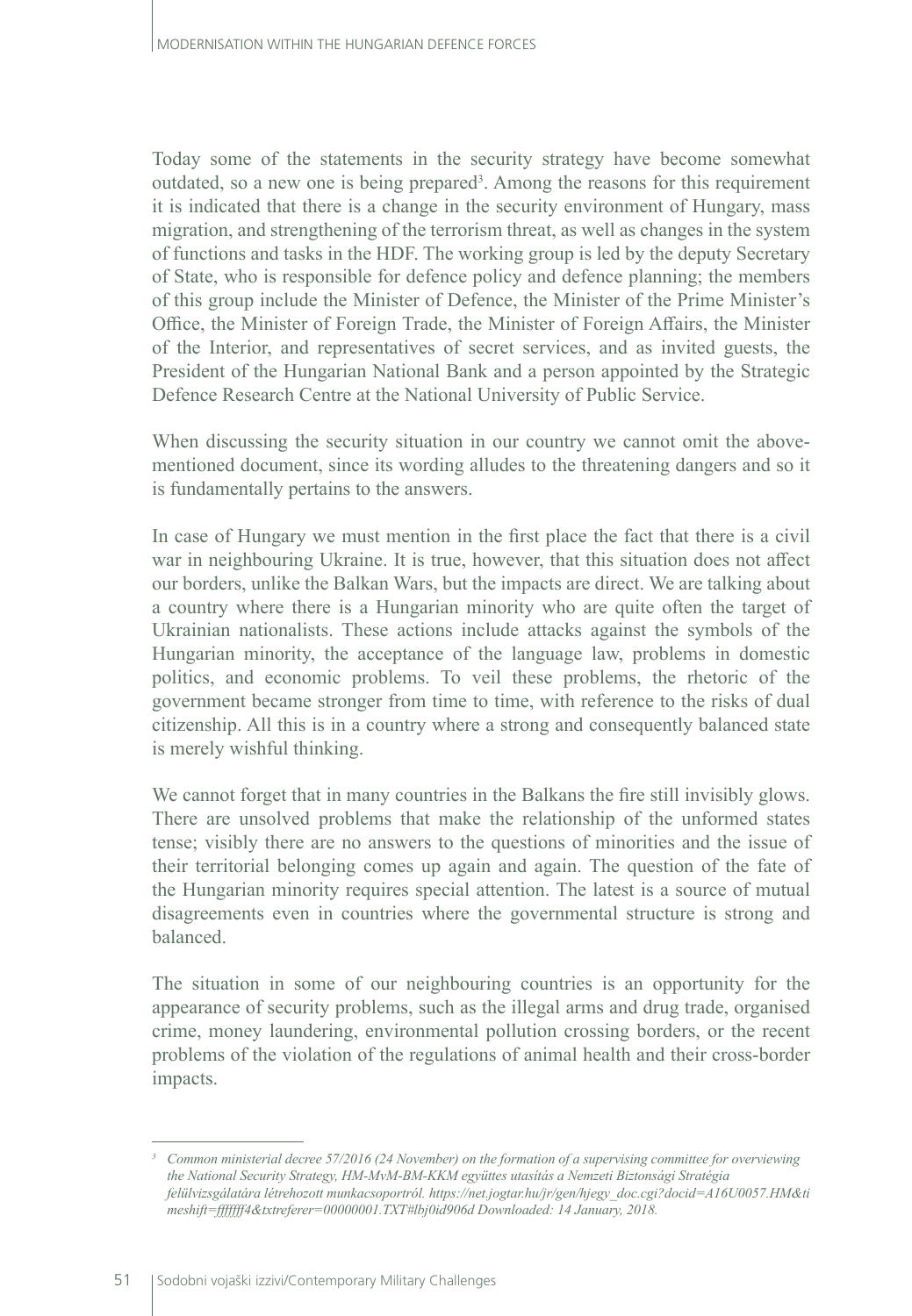The information society highlighted security threats in areas such as cybercrime or the failure of systems directed by computers. Today we are in a situation where we rely on computers every minute of our lives. In my opinion the reprogramming of large dispensing and directing units, even an uncontrolled situation left for just a minute, can produce serious harm to society. Let us just think about possible damage to the banking system, problems with air traffic control, or malevolent intrusion into the system of health protection (Kovacs-Krasznay, 2017).

When we speak about the security of our country we need to emphasise that natural and manmade disasters still comprise part of our everyday lives, even though we pay more and more attention to their prevention (Hornyacsek, 2017). According to the Hungarian National Bank, in Hungary in the first nine months of 2017 a total of 167 million forints were paid out as compensation by branches of the insurance companies excluding life insurance, which was 11% more than the previous year and reached the peak of  $2010^4$ .

Terrorism and security, both in theory and in everyday practice, are strongly entwined. Many experts have dealt with the concept of terrorism, the ways it occurs, and its characteristics. There have been as many opinions and approaches as writings, but there is one thing that everyone agrees on: of the factors endangering security, terrorism is the main one. It is not necessarily the number of victims, but more the methods of how it is committed that are in the highlights of the news.

Migration waves have shaken Europe and drawn well-seen demarcation lines on the map of the continent. The population of the target countries have realised that migrants of different cultures do not want or at least are reluctant to adapt to the society of their host country. Conflicts occurring every day in most countries led to the realisation that migration is a security issue. Those countries that prepared for this challenge in time, and filtered and limited or stopped migrants before entering their country, preserving their previous level of security, became wanted tourist attractions. Security is a basic investment issue so this fact also has a direct impact on investments (Ujhazy 2017).

### **2 NEW TYPES OF SECURITY CHALLENGES AND SOLUTIONS TO THEM**

In our opinion the newly appearing security challenges do not necessarily pose threats unknown so far, but it is more that the previously known dangers appear in new forms. We are going to look at two of those now. One of them stems from a summary of challenges caused by overpopulation, while they mutually strengthen each other causing a serious security challenge.

*<sup>4</sup> Disasters: This year (2010) was the third most expensive of all times for the insurance companies, Katasztrófák: minden idők 3. legdrágább éve volt az idei a biztosítóknál. https://www.portfolio.hu/finanszirozas/biztositokpenztarak/katasztrofak-minden-idok-3-legdragabb-eve-volt-az-idei-a-biztositoknal.271601.html downloaded: 15th January, 2018.*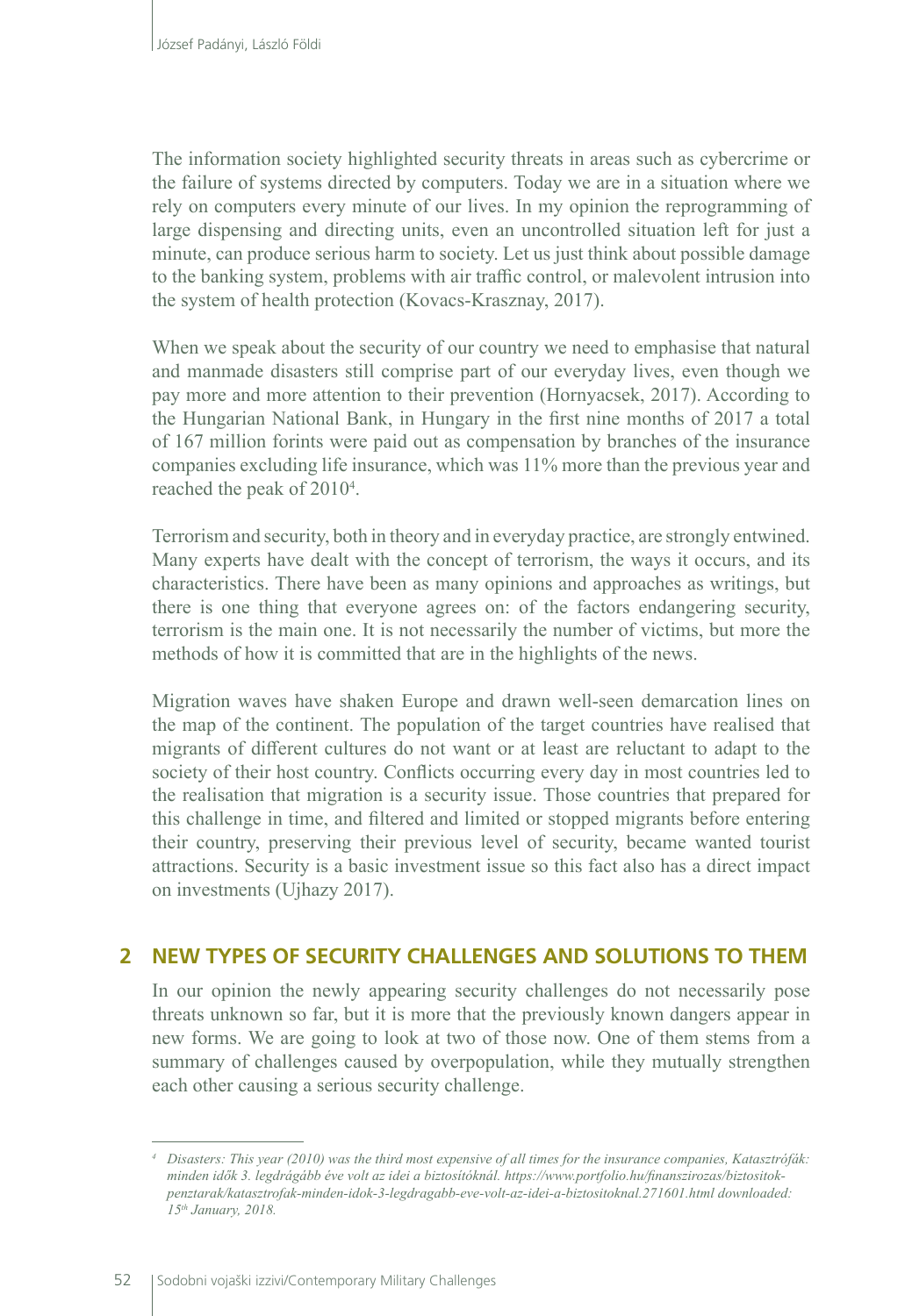The facts and the forecasts of experts show that our planet's population has been growing exponentially. This, expressed in numbers, means that at the beginning of history there were 200 million humans, by 2000 6.5 billion, and by the estimation of the UN the Earth's population may reach 9.8 billion in 2050. The situation is further worsened by the fact that because of rapid urbanisation the estimated number of people living in cities will grow from 3.4 billion people in 2012 to 6.4 billion by 2050. This crisis has developed step by step; the growth in population increases very quickly, but biological resources and supply systems can take the pressure. This is followed by a situation where resources will not be able to satisfy all the needs<sup>5</sup>. Crossing a critical point due to further growth in population, systems will collapse. This will be true of the water supply, production and supply of food, and the depletion of energy resources. This will consequently cause havoc that will lead to enormous dissatisfaction giving way to chaos, violence and eventually lead to the extinction of humankind.

I am not saying that this is where we are now, but in certain ways we are pushing the boundaries. A good example of this is the crises caused by climate change which has generated social tensions at several points of the world due to limitations in the water and food supply. Several experts have stated that the 21st century will be the century of the fight for fresh water. To demonstrate this here are some examples:

- The water supply in Crimea, which lacks natural fresh water sources, appeared immediately after the annexation of the peninsula (18 March 2014). Russian leaders admitted that this is the most serious problem in the peninsula annexed from Ukraine, since its water supply depends on an "outer source". On 26 April 2014 Ukraine closed the Northern Crimean channel, which supplied the Crimean peninsula with fresh water. The channel connects the main branch of the river Dnieper with the Crimea and provides 85% of the fresh water supply of the peninsula.
- Security specialists agree that in the Iraqi and Syrian conflicts the defining reason for success is the acquisition and maintenance of control over water sources. In areas poor in water, rivers, channels, springs, and water-connected establishments are primary military targets for all belligerents. Potable water is a strategic device; its possession is indispensable for achieving permanent success in military operations.
- Egypt and Ethiopia have been in disagreement for a long time, and the reason for this is the use or diversion of the water of the Nile. The conflict sharpened when, in spite of the continuous opposition of Egypt, Ethiopia started to build the biggest dam and water power station on the Ethiopian part of the Nile. Egyptian leaders stated that because of the situation, which had become very problematic, they were considering an attack against Ethiopia.
- Mao Tze-Tung realised the special strategic importance of the plateau of Tibet, which is in a geographical buffer zone of 2.4 million square kilometres. This area is between China and India, as well as China and Afghanistan. The other reason is

*<sup>5</sup> http://globalproblems.nyf.hu/globalis-problemak/a-fold-tulnepesedese/ Downloaded: 17th January, 2018.*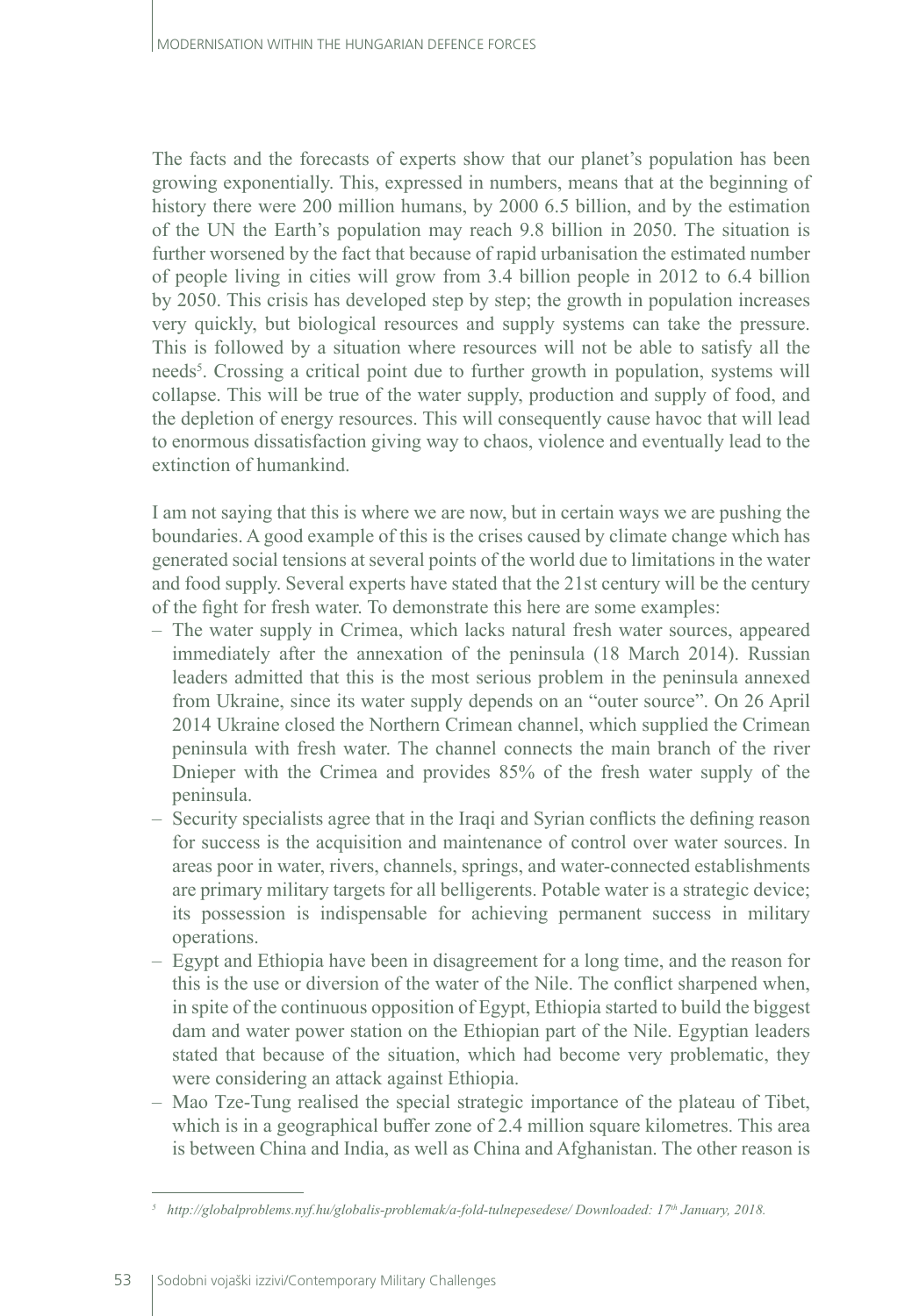its priceless water reserve. Its elevation of 4500 metres gives the water excellent quality and keeps it fresh. The biggest water reserve after the Arctic AND the Antarctic is on the plateau of Tibet. This is the reason why it is called the "the third Pole". There are many rivers which start their long journey here, such as the Honcho, the Yangtze, the Mekong, the Salween, the Sutlej and the Brahmaputra. The plateau of Tibet supplies water to more than half of the world's population.

On the surface this problem does not apply to Hungary, but on the other hand, because of its geographical position, it is very vulnerable when it comes to fresh water. Our main rivers arrive from outside the borders, so we are not the primary owners of them. Our relationship with our neighbouring countries is good, but despite this fact it was not possible to arrange positively either the question of the power plant in Bos (Bős) or that of the cyanide pollution. Both show that we are not in exclusive ownership of the fresh water sources flowing through the country. In times of crisis we depend on the benevolence of others, and let us have no illusions; if it is necessary to make the decision that due to limitations it is necessary to reduce the consumption of water, each government will take its own side.

Another impact that has consequences up to the present day, both for Europe and for our country within it, is the pressure of migration. The majority of migrants started their journey for economic reasons, since in their countries there was a lack of the resources. To tackle the migration situation following 2015, we spent approximately 300 billion forints, which shows that it is impossible to avoid indirect effects. The building of the temporary border sequestration, its maintenance and its guarding requires further expense and considerable efforts from the bodies concerned.

It can be seen that no country can exclude itself from the impacts that multiply themselves even when the problems are outside the borders.

Another challenge worth mentioning is called hybrid warfare. Many people have dealt with this concept in different ways; this is what we have highlighted: *"Hybrid warfare as a complex strategic (system) model is nothing less than a system of devices for states and alliances to reach their goals that, with the limited application of military operations, guarantees to reach geopolitical aims decisively by transforming non-military resources and methods"* (Simicsko, 2017).

It is worth highlighting from the wording that it is definitely not the "military resources and methods" that dominate, but any other means that help reach the desired aims. It is a familiar approach; that there is "nothing new under the sun" in this area too can also be applied to the following:.

Belisarius (13 March 505-565) said: *"The fullest and the happiest victory is the one*  when you force the enemy to give up their goals without you being hurt" (Kaiser, 2017).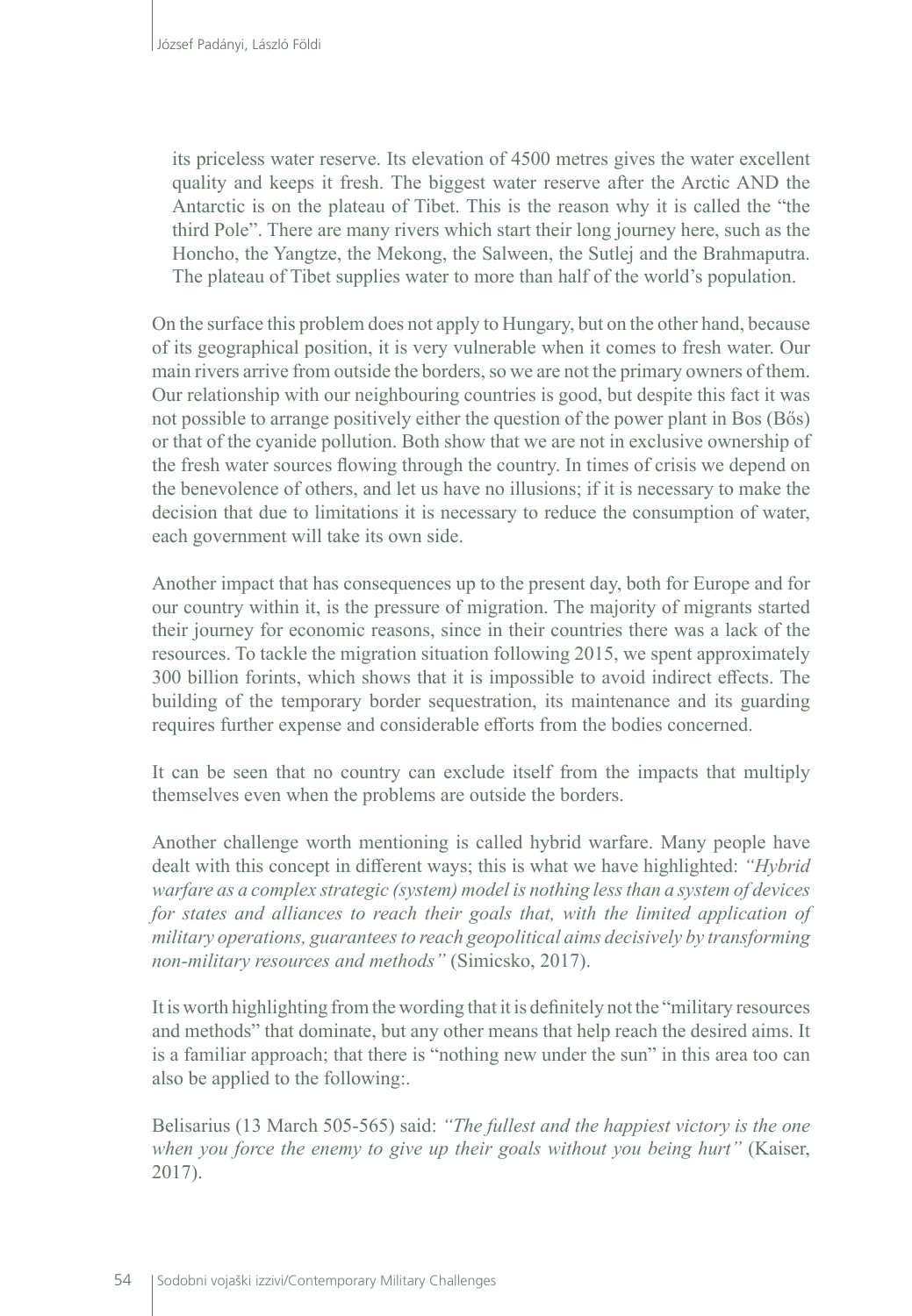Sun- Tzu (544-496BC) said the following about the same idea: *"Who wins a thousand of battles is not the best of the best. The best of the best defeats the enemy army without a fight"* (Tokaji, 2015).

The poet and military leader Zrinyi Miklos (1620-1664) was also familiar with this thought: *"A captain does not need to think immediately about a fight, but must try everything possible to fight the enemy either by hunger or by other tricks, because fight goes with luck and luck is uncertain"* (Kovacs, 2003).

These thoughts illustrate that the approach of showing the manifestation of will in a complex way is already well known. This system changed as the time went by, since it depends on the development of technology and on the level of knowledge and of military science. At the time of Sun Tzu there was no way that the arms race in space could even be imagined, and today the race is going on in cyberspace. The regulation "trinity" of the final state of traditional military operations had turned by the time of hybrid operations; in the place of primary success in the old wars "to destroy – occupy – break", asymmetric warfare's rule is "to exhaust – break – bleed out" and the rule of hybrid warfare is "to break – cause disfunctioning – occupy" (Resperger, 2017).

The demonstration of the full arsenal of hybrid warfare, in our opinion, has never happened in place or time, even though the USA and Russia mutually accuse each other of this. At the same time some elements are continuously present in our everyday lives, so our country also must prepare for such situations. The critical areas are the strengthening of society and the necessary development of the HDF.

## **3 STEPS TAKEN IN THE DIRECTION OF THE MODERNISATION OF THE HDF**

The strengthening of society is served by the emphasis of patriotic values, their implementation, and their support in every possible way. The government of our country realised the security "gap" that is characterised by the lack of defence capability and the social acknowledgment that goes with it. The visible form of this realisation is the Zrinyi 2026 military development programme<sup>6</sup>.

Simicsko Istvan, the Minister of Defence, stated the following at a conference: *"The security of Hungary is based on three pillars: on the preparedness of the HDF and their knowledge, capabilities and spirit; on our NATO alliance; and on the patriotic commitment of our citizens."7* Thoughts referring to military security appear in the points of the development programme. The essence of the programme is that the HDF can provide answers to new challenges if it itself approaches the problems in a new way, whether that be migration or the appearance of hybrid warfare.

*<sup>6</sup> <http://abouthungary.hu/zrinyi-2026/>Downloaded: 14th August, 2018.*

*<sup>7</sup> [https://www.orientpress.hu/cikk/2017-09-29\\_simicsko-magyarorszag-biztonsaga-harom-pilleren-alapszik](https://www.orientpress.hu/cikk/2017-09-29_simicsko-magyarorszag-biztonsaga-harom-pilleren-alapszik) Downloaded: 14th January, 2018.*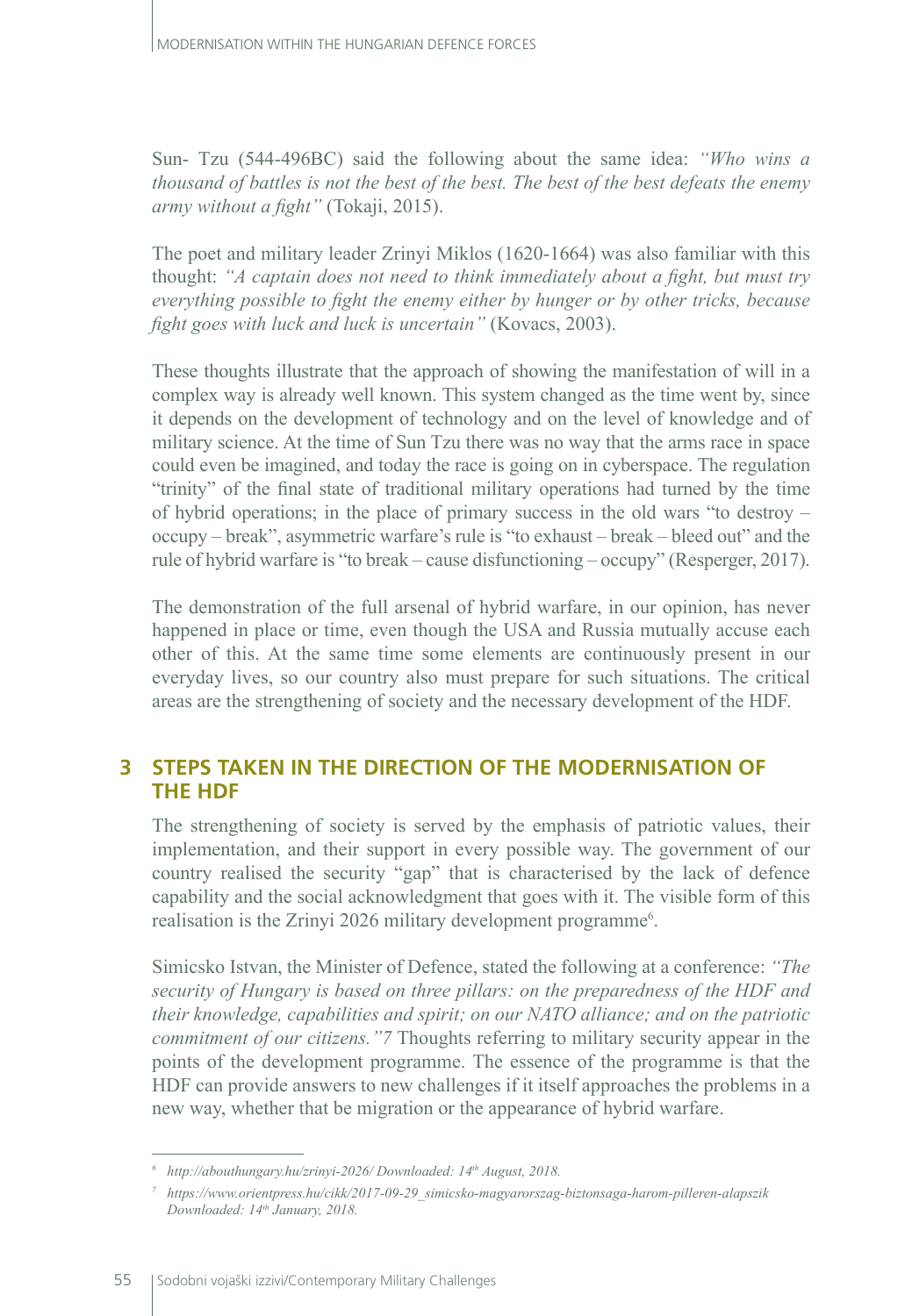The government accepted an anti-terrorism package accordingly: the notion of terrorism was included in the main law. Thus with this law the prepared military units can assist the work of the law enforcement services. These aims are strengthened by the creation of the Military Police Centre, which serves the strengthening of the country, and besides that, it can be offered for working abroad, possessing the capabilities necessary for international missions<sup>8</sup>.

Taking part in border guarding is part of the complex approach. Approximately 13,000 soldiers have been in service at the southern border in recent times, and in parallel to that, our participation in international missions with the strength of 1000 personnel has not lessened. We participate in various missions in different places in the world, in about 15 countries.

An important breakthrough is that "the 1298/2017 (VI.2.) government decision concerning the accomplishment of the Zrinyi 2026 programme of defence and military development" opens new dimensions for the improvement of the HDF9 . The defence and armed forces programme planned for ten years to modernise the HDF is the biggest venture of the past few decades.

A new national security strategy is being developed for the Zrinyi 2026 programme which is organised according to the new challenges, and on its basis the military strategy also changes.

It is obvious that these changes require resources. It is accepted by the government that the Hungarian military budget will reach 2% of GDP. Another important goal is that the budget's expenditure profile is optimal: 40% should be spent on operations, 30% on wages and 30% on development. With the Hungarian 2018 budget of about 428 billion, which in terms of GDP is about 1.2% in the budget planning, we are approaching this optimal rate expected by NATO.

The important elements of the Zrinyi 2026 programme are the following:

To strengthen air transport capability, i.e. to change the An-26 and Jak-52s: Air transport capability is strategically important both for the security of our country and for the defence forces. As the first step two A-319 Airbuses arrived in February 2018. They are multifunctional, troop transport aircraft. It does not mean that the existing An-26s will be decommissioned; while they can still be safely used and have combat value, they will be used.

The short term and long-term establishment and maintenance of the equipment with rotating blades (helicopters): We are going to lengthen the operating time of the existing Russian helicopters, and we will modernise them as necessary, firstly the

*<sup>8</sup> [https://honvedelem.hu/szervezet/mh\\_krk](https://honvedelem.hu/szervezet/mh_krk) Downloaded: 2nd April, 2018.*

*<sup>9</sup> <https://net.jogtar.hu/jogszabaly?docid=A17H1298.KOR&txtreferer=00000001.txt> Downloaded: 2nd April, 2018.*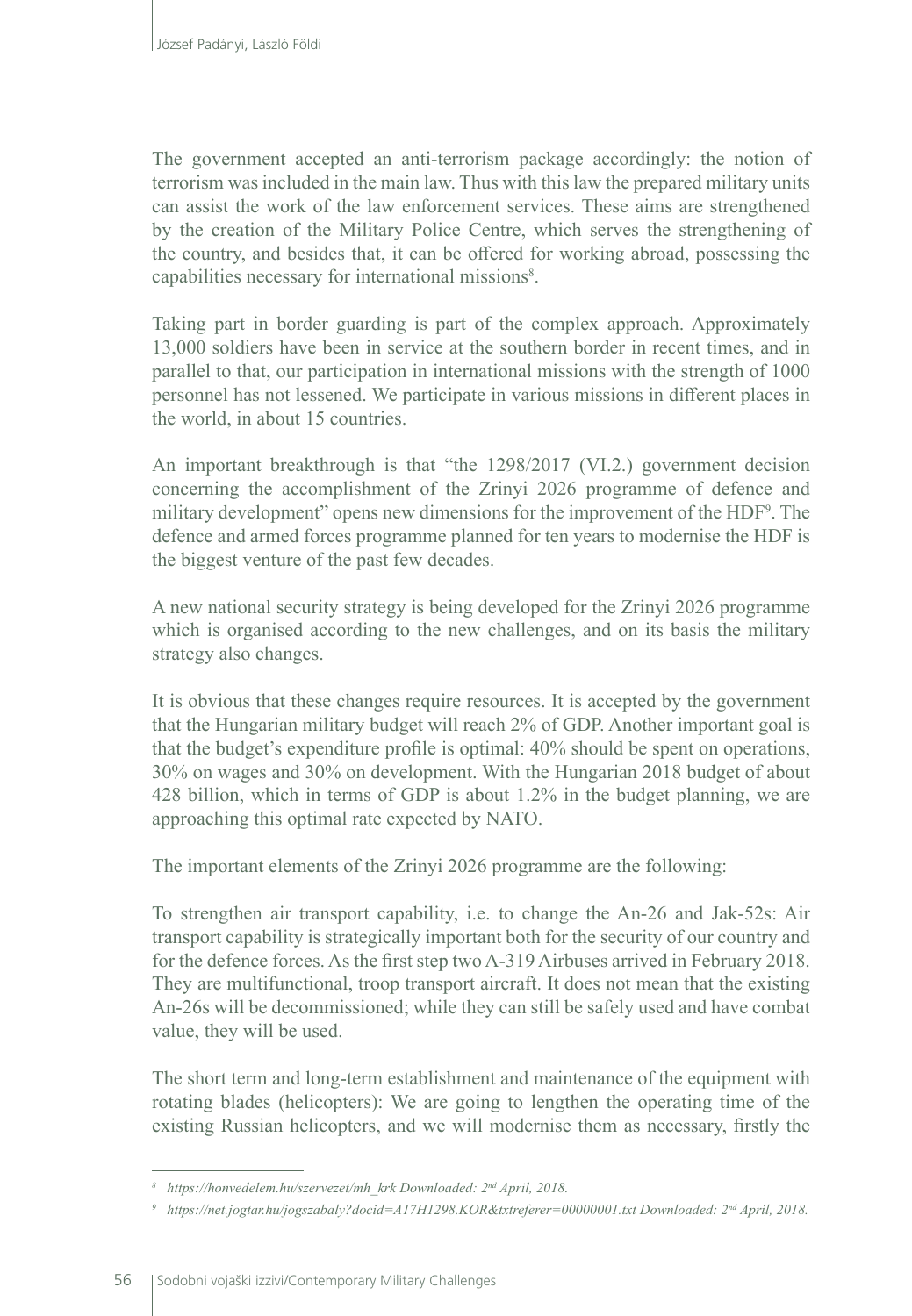four Mi-17s. After considerable refurbishment and upgrading they will be able to operate for another seven years, approximately until 2025. This does not mean that there is an aim to get new or new-ish helicopters.

The acquisition of devices, from small aircraft to fighters, on domestic basis, helps our pilots to train and develop.

An important part of the development is the strengthening of air defence capabilities, including the acquisition of the smallest aircraft up to the development of Grippen fighter planes.

Besides the above mentioned developments, and because of the continuously growing threat, the HDF is committed to the continuous development of cyber defence capabilities<sup>10</sup> with the application of informatics experts, high-level related education and training, and the procurement of the latest hardware.

Concerning land forces, the development of the special purpose artillery and armoured engineer troops, as well as that of the field command system, is the main aim. To be able to maintain the special operational capacity of the HDF to meet the rapidly changing international challenges, it is necessary to re-examine the organisational structure, too. Part of this is the reorganisation of the regiment of special purpose into a brigade that, based on the experiences of the past and international feedback, enables it to establish a unit which better meets the international and domestic requirements for special operational capability. From the point of view of its professional makeup, similarly to other units, the present military organisation comprises a wide spectrum of soldiers of different branches who will remain after the enlargement. During the reorganisation, with the establishment of the brigade, the staff will grow only by one third of the present number and will not exceed  $1500$  people<sup>11</sup>.

In the area of logistic support the improvement in personal operational equipment, and placement in barracks is an important development aim. In 2018 we spent 11 billion forints on the development of the bases in Hodmezovasarhely, Tata and Szolnok. Another important area is the procurement of new vehicles, which will also invigorate the Hungarian military industry. In cooperation with the MD Currus private company and Ikarus Vehicle Technics Ltd. the CURRUS ARIES-VOLVO type buses were made for the HDF, and 15 items were provided in the first phase. The VOLVO chassis-based new buses were supplied by a Euro VI engine. The vehicles are capable of transporting 40 people or 12 casualties. The 15 buses of 2018 will be followed by 40 more this year, and according to the plans, there will be 100 for the HDF by 201912.

*<sup>10</sup> [https://honvedelem.hu/cikk/52074\\_a\\_jovo\\_egyik\\_fo\\_feladata\\_a\\_kibervedelem](https://honvedelem.hu/cikk/52074_a_jovo_egyik_fo_feladata_a_kibervedelem) Downloaded: 2nd April, 2018.*

*<sup>11</sup> [https://honvedelem.hu/cikk/65132\\_dandarra\\_alakult\\_a\\_kulonleges\\_rendeltetesu\\_ezred](https://honvedelem.hu/cikk/65132_dandarra_alakult_a_kulonleges_rendeltetesu_ezred) Downloaded: 2nd April, 2018.*

*<sup>12</sup> [https://honvedelem.hu/cikk/109382\\_atadtak\\_az\\_uj\\_katonai\\_buszokat](https://honvedelem.hu/cikk/109382_atadtak_az_uj_katonai_buszokat) Downloaded: 2nd April, 2018.*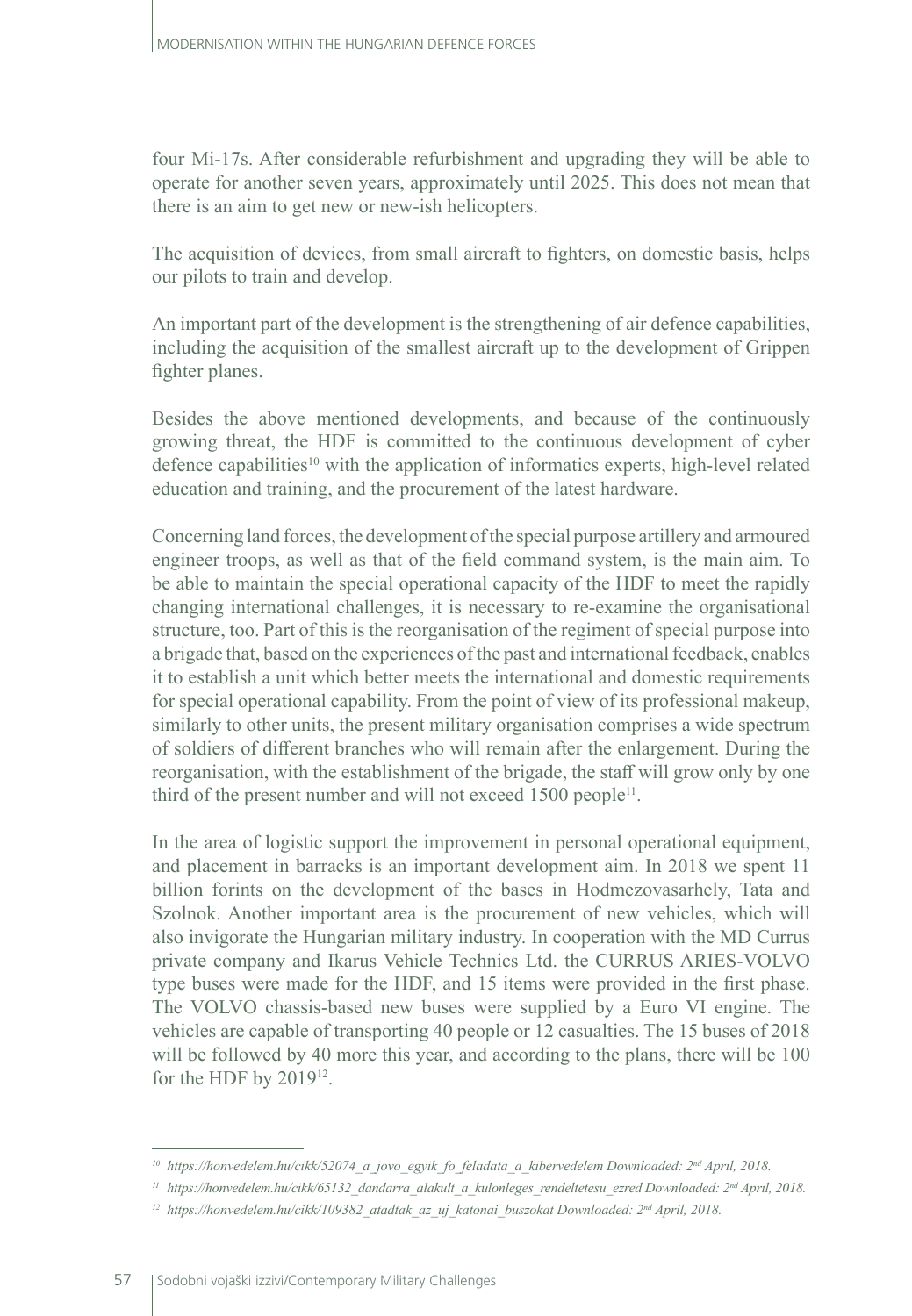We acquired 27 Raba trucks for approximately 3 billion forints, 8 mobile checkpoint kits, 4 kits of trailers used for the quick laying of wire obstacles and one forklift truck. We changed 20-25 year old freight vehicles to the Hungarian Raba H14s. At the acquisition an important point was that, unlike before, the products of only one manufacturer must be in the system; in this way operation and maintenance is much simpler. The mobile checkpoints will be used mainly in mission tasks, but they could be applied in the event of a terrorist attack<sup>13</sup>.

The modernisation of logistic support has also begun. Accordingly, the HDF established a field supply point, and bought automobiles with special devices for the military police; 49 new minibuses; Raba type trucks, some of which are supplied with NBC protection, and others are capable of transporting hazmat, ammunition, and explosives; trucks capable of lifting 18 tons; and telescopic loading machinery. One part of the recent acquisitions is a Mobile Autonomous Fire Range Kit element, which, thanks to its computer-led managing and evaluating system and target-moving equipment is capable, even without an established firing range structure, of carrying out infantry and special firing exercises<sup>14</sup>.

Another important step is the modernisation of the car pool. A visible result is the acquisition of 250 Suzuki cars, with which the revamping of the old car pool of 20-year-old cars has begun. With the acquisition of these 120 BHP, 1600 cm<sup>3</sup>, petrol- engine vehicles (with EURO6 environment protection qualifications), the MoD bought the best quality and best equipped cars. The new cars have everything necessary for safe driving such as ABS blocking obstruction, ESP electric movement stabilisers and a tempomat<sup>15</sup>.

One of the highlighted elements of the developments is the improvement in the personal equipment of the soldiers. The new uniform is more comfortable and it serves better for the new challenges ahead. Among other things it is supplied with light reflection, which aids better camouflaging. According to the plans the entire change in uniforms will take place in the next three years.

Another thing that serves the purpose of changing the personal equipment of soldiers is that soon the manufacture of infantry small weapons will commence in Hungary, based on a Czech licence: the first step is assembly, and domestic production will begin on 1<sup>st</sup> January 2019<sup>16</sup>.

The new voluntary reserve system, based on territorial defence, is one of the important pillars of improvements, and consequently we are going to discuss it

*<sup>13</sup> [https://honvedelem.hu/cikk/109291\\_a\\_magyar\\_honvedseg\\_folyamatosan\\_fejlodik\\_minden\\_eszkozbeszerzes\\_az\\_](https://honvedelem.hu/cikk/109291_a_magyar_honvedseg_folyamatosan_fejlodik_minden_eszkozbeszerzes_az_orszag_es_a_magyar_emberek) [orszag\\_es\\_a\\_magyar\\_emberek](https://honvedelem.hu/cikk/109291_a_magyar_honvedseg_folyamatosan_fejlodik_minden_eszkozbeszerzes_az_orszag_es_a_magyar_emberek) Downloaded: 2nd April, 2018.*

*<sup>14</sup> [https://honvedelem.hu/cikk/60900\\_mi\\_a\\_katonat\\_latjuk\\_az\\_eszkoz\\_mogott](https://honvedelem.hu/cikk/60900_mi_a_katonat_latjuk_az_eszkoz_mogott) Downloaded: 3rd April, 2018.*

*<sup>15</sup> [https://honvedelem.hu/cikk/109414\\_atadtak\\_az\\_uj\\_honvedsegi\\_szolgalati\\_gepjarmuveket\\_a\\_fovarosban](https://honvedelem.hu/cikk/109414_atadtak_az_uj_honvedsegi_szolgalati_gepjarmuveket_a_fovarosban) Downloaded: 3rd April, 2018.*

*<sup>16</sup> [https://honvedelem.hu/cikk/109462\\_uj\\_merfoldko\\_a\\_haderofejlesztesben](https://honvedelem.hu/cikk/109462_uj_merfoldko_a_haderofejlesztesben) Downloaded: 3rd April, 2018.*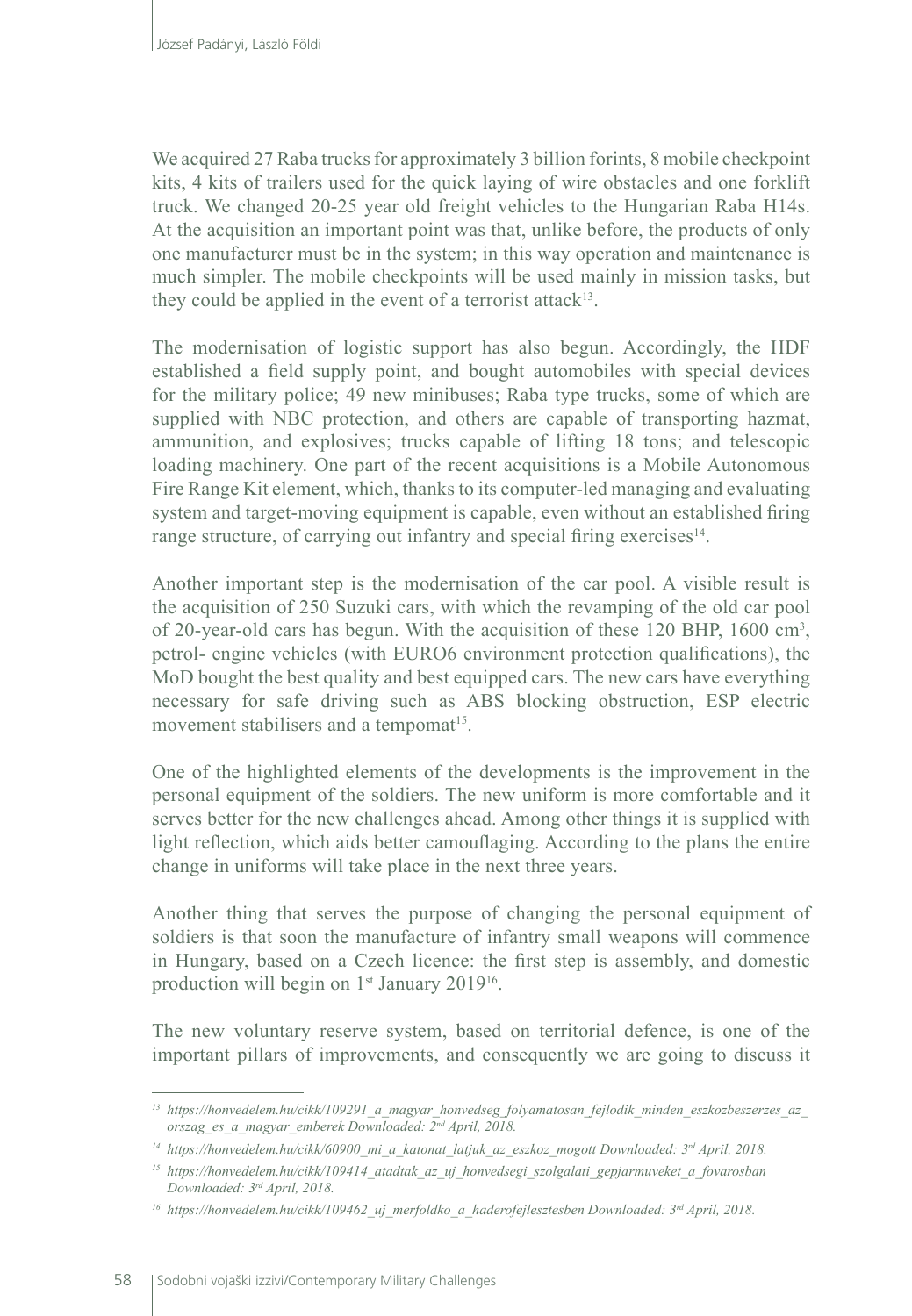in detail. The HDF will transform and renew the voluntary reserve system and, as a new element based on the support of the local communities, will establish a voluntary territorial defence reserve service system.

The aim is the establishment of voluntary territory-protecting reserve companies in each county within the country, so that in the event of necessity there would be a well-trained applicable force. The members of the area protection reserve company, during their training, will get theoretical and practical knowledge which strengthens the defence capability of the local community, whether it is a defence or a disaster management situation. Since the soldiers may have protocol tasks as well, their presence may elevate the quality of local commemorations.

Contracts for the reserve service can be signed only by physically and mentally healthy people. The applicants must undergo the  $2<sup>nd</sup>$  type of aptitude test, which examines their capability to acquire and keep small hand weapons, ammunition, gas and other non-lethal weapons. The examinations are financed by the HDF. Reservists have the right to be paid for the contract signing, for being available, for the training time, and according to the payment category, they receive a basic salary, accommodation in the barracks, free meals and free clothing and travel expenses.

In the event of actual military service (even for 1-2 days) there is payment according to rank, free clothing, food, and travel expenses.

It is very important that the training of reservists must be carried out where they live, mainly in their home district, or at least in their county. The training takes 20 days in a module system; in this way each training session is no longer than 4-5 days. The task of the personnel is to participate in different emergency situations such as flood defence, security at various events, further reservists' recruitment and parade tasks at different district and county events.

The aim of the development is that by 2026 there will be approximately 20,000 reservists in the forces, and there will be reserve units in all 197 districts<sup>17</sup>.

During the development of the military life model, the salary of the soldiers will rise by 5% in 2018, so between 2015 and 2019 their income will have risen by 50%. Another sign of the appreciation of soldiers is the introduction of the labour market bonus. This bonus applies to the crew besides the compulsory salary rise, and it depends on their school qualifications.

Assuring the trained human resources of each organisation, including the HDF, for the next generation is a determined aim. This is helped by the establishment of the Defence Sports Alliance, which helps to popularise military-type sports,

*<sup>17</sup> [https://honvedelem.hu/cikk/109389\\_ujabb\\_merfoldkohoz\\_erkeztunk](https://honvedelem.hu/cikk/109389_ujabb_merfoldkohoz_erkeztunk) Downloaded: 3rd April, 2018.*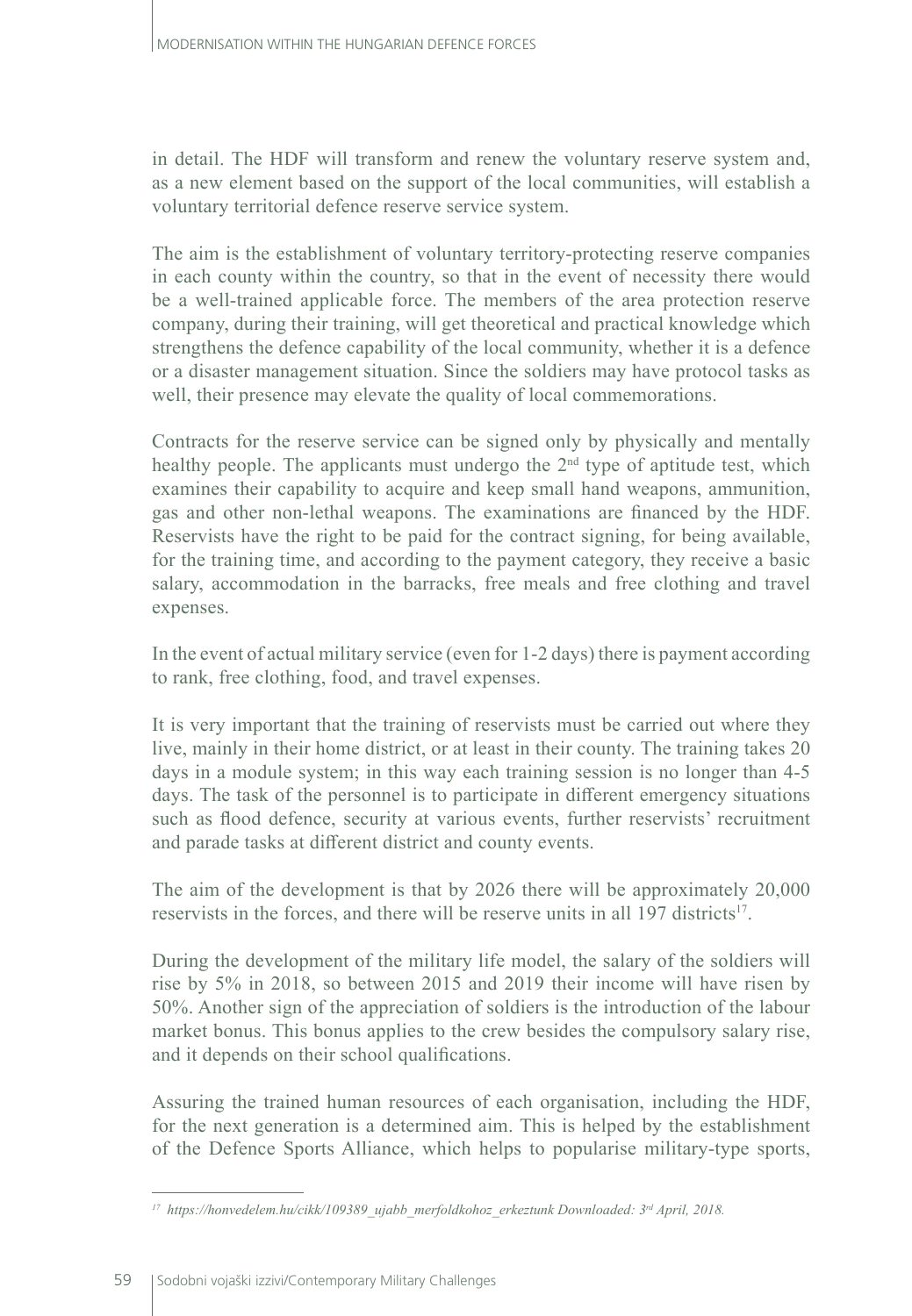strengthens the relationship between the military and society, and reorganises the system of military education. The main aim of the establishment of the Defence Sports Alliance is the development of a new generation of healthy patriotism leading to a healthy lifestyle.

The above-mentioned aims are also served by the establishment of the Military Sports Centres. Their aim is to include as many members of society as possible in the programme of defence education, through sport, on a voluntary basis. The programme does not only support fighting sports, but it aims to attract young people's interest in sports, including their health protection. This programme is not for schools; it is more for outdoor and free-time activities, and thus it allows organised sport activities. Consequently the facilities of the sports centres are not in schools. The provision of voluntary defence education for citizens is a public task and so the centres will provide opportunities for sports that give useful knowledge of defence.

The planned centres will be established as multi-functional, and usable for several purposes. They will be able to introduce sports such as shooting as a free time activity, and provide practice in safe, organised circumstances; practise sports important for defence such as martial arts, fencing, shooting and others; and teach first aid and navigation. At the same time they will provide a place for the programmes of the Defence Sport Alliance, social events connected to defence education, and function as a community area for different social events.

In the first phase of the new programme, in the budgetary years of 2017 and 2018, sports centres will be established in 40 sites in district and county centres, spending 17.5 billion forints. During the second phase the development will continue in a further 67 places. The establishments will be organised according to the local circumstances, and completely new facilities will be built or existing ones will be restructured, enlarged or modernised<sup>18</sup>.

Even though it is not a part of the Zrinyi programme, we must mention here the modernisation of the facility pool of disaster protection, since in the event of a natural or other disaster the army plays a crucial role. With the cohesive support of the EU, and with the financial association of the state, the development will take place within the Szechenyi 2020 programme, affecting 25 military groups. Eighteen of them will get capacity enlargement, and at the same time it will be possible to establish seven new groups.

The project "Development of the Capability of the HDF to Intervene in Disaster Management" mainly deals with the extension of the tool park necessary for defence against flooding. The 2,215 billion forint investment, with the aim of enriching the HDF, includes modern information and communication devices, broad band radios,

*<sup>18</sup> [https://honvedelem.hu/cikk/66541\\_uj\\_elnoke\\_van\\_honvedelmi\\_sportszovetsegnek](https://honvedelem.hu/cikk/66541_uj_elnoke_van_honvedelmi_sportszovetsegnek) Downloaded: 4th April, 2018.*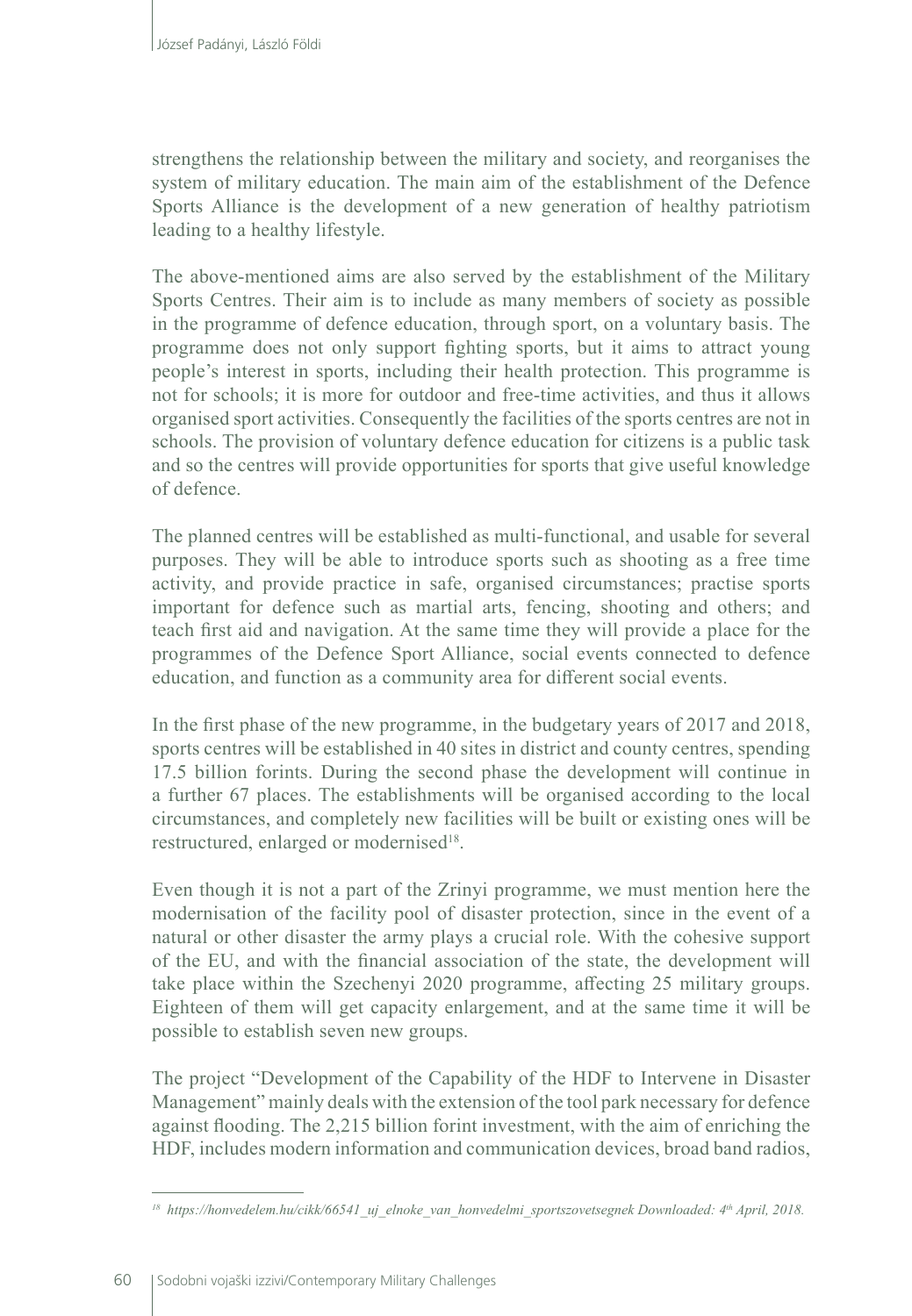amphibian transport capacity, large capacity petrol-operated portable fresh water and tainted water pumps, 300m3 elastic fuel supply containers, damage protection canvases, equipment for field kitchens, equipment for diving, special portable chemical detention instruments, protection clothing, lifebelts and life vests, heavy land machinery and heavy machinery transportation carriages.

The result of this development will be that the effectiveness of those taking part in the flood defence will increase, as well as the security of the civilian population. The primary aim of the development is to maintain and enlarge the capacities for the present disaster relief tasks. The implementation of the programme is continuous. It is likely that further appliances will arrive in the second quarter of 201819.

Last but not least, we must mention the renewal of the officer training of 2012. In that year the National University of Public Service was established, and one of its faculties is responsible for officer training. The Faculty of Military Science and Officer Training is the successor to all military further education establishments, such as the Zrinyi Miklis National Defence University. The Faculty is the only such facility in Hungary, and stems from the traditions of Hungarian officer training, following in the footsteps of our ancestors, yet it is modern, scientifically based, and at the same time leads practical training according to the military profession.

The educational units are organised into four institutes (leader training, operational training, logistic training and air force training institutes) and they envelop almost all military areas. The military science and military professional training at the faculty enables that young people who chose a military career get to the special area they are most interested in. From armour to artillery, from signals to IT, from military supply services to technicians, from air traffic control to air force technicians, there is a broad range of professions to master.

In the past six years the Faculty has continuously developed its educational and research capabilities following the needs of the HDF, adapting to the changing security environment. Education includes BSc, MSc, and PhD levels, but the Faculty also offers advanced leadership education, courses and language teaching.

The main part of the PhD education is the Doctorate schools. In the Doctorate School of Military Science and the Doctorate School of Military Technology, both civilians and the military can get a PhD.

This modernised military education provides committed, loyal, highly trained specialists in different units to the HDF.

*<sup>19</sup> [https://honvedelem.hu/cikk/109089\\_kapacitasbovites](https://honvedelem.hu/cikk/109089_kapacitasbovites) downloaded: 4th April, 2018.*